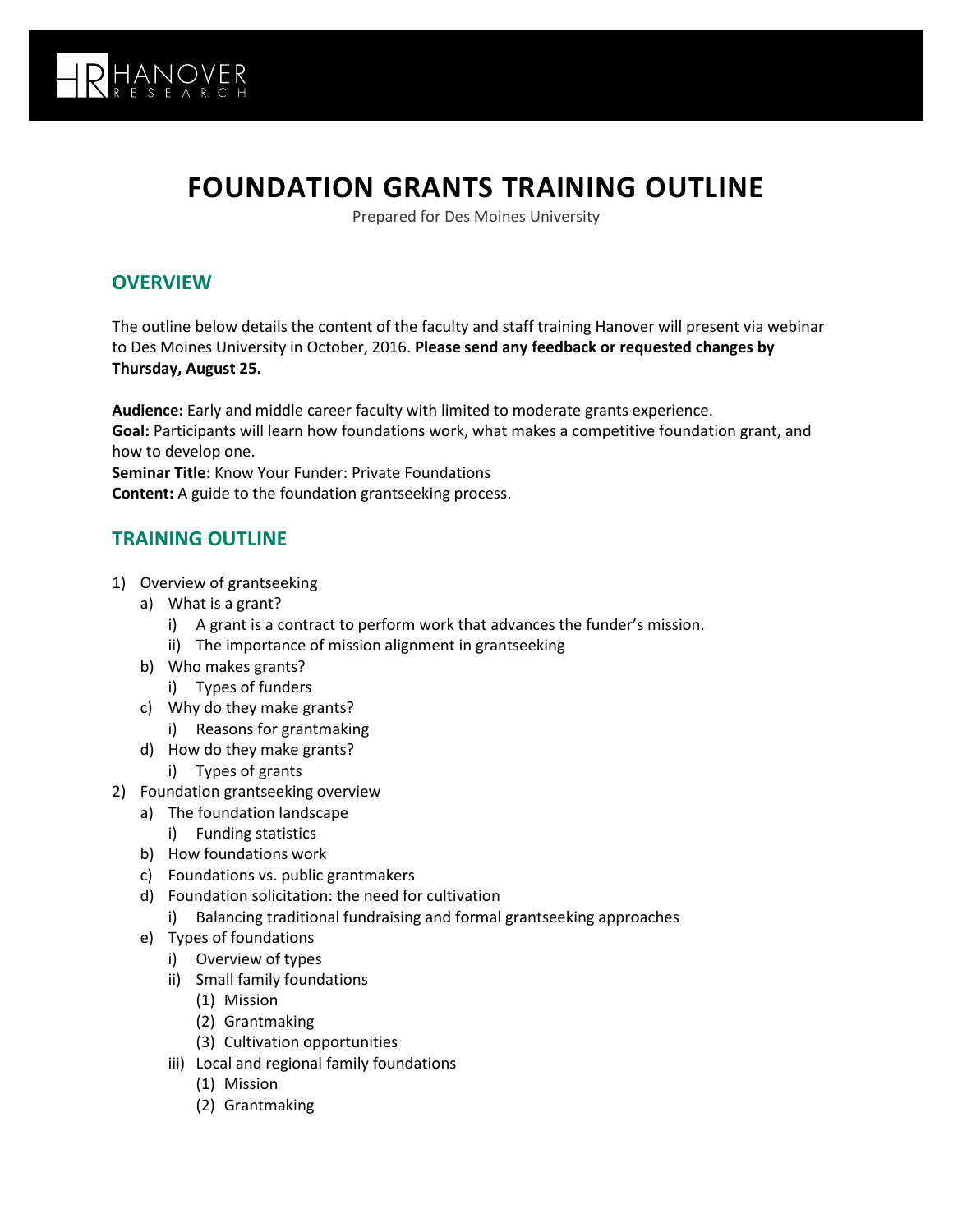- (3) Cultivation opportunities
- iv) National family foundations
	- (1) Mission
	- (2) Grantmaking
	- (3) Cultivation opportunities
- v) Community foundations
	- (1) Mission
	- (2) Grantmaking
	- (3) Cultivation opportunities
- vi) Corporate foundations
	- (1) Mission
	- (2) Grantmaking
	- (3) Cultivation opportunities
- vii) Mission-driven foundations
	- (1) Mission
	- (2) Grantmaking
	- (3) Cultivation opportunities
- viii) Research foundations
	- (1) Mission
	- (2) Grantmaking
	- (3) Cultivation opportunities
- 3) The foundation grant process: from potential to partnership
	- a) Process overview
		- i) Evaluating foundation relationships
		- ii) Preparation: goals, prospects
		- iii) Relationship development: connect, cultivate, ask, steward
	- b) Preparation process, step 1: Goals
		- i) Develop a basic mission statement
		- ii) Identify partnership opportunities
			- (1) Imagine pie in the sky: What would you do if funding were not a barrier?
			- (2) Look for pain points: Where is your work hampered by lack of funding?
			- (3) Capture ideas: What specific fundable projects can you identify?
		- iii) Evaluate project ideas
			- (1) Desired impact: What will the funding accomplish?
			- (2) Type of funding: What will you spend the money on?
			- (3) Reality check: Would the project be of interest to a foundation?
		- iv) Develop concepts to sell
			- (1) Structure: How does the idea work?
				- (a) Good structure makes a project competitive
				- (b) Use logic models to develop concepts
					- (i) Outcomes
					- (ii) Outputs
					- (iii) Activities
					- (iv) Inputs
					- (v) Assumptions
			- (2) Verbiage: What are the most important aspects of the project?
				- (a) What aspects of the project are likely to capture a funder's attention?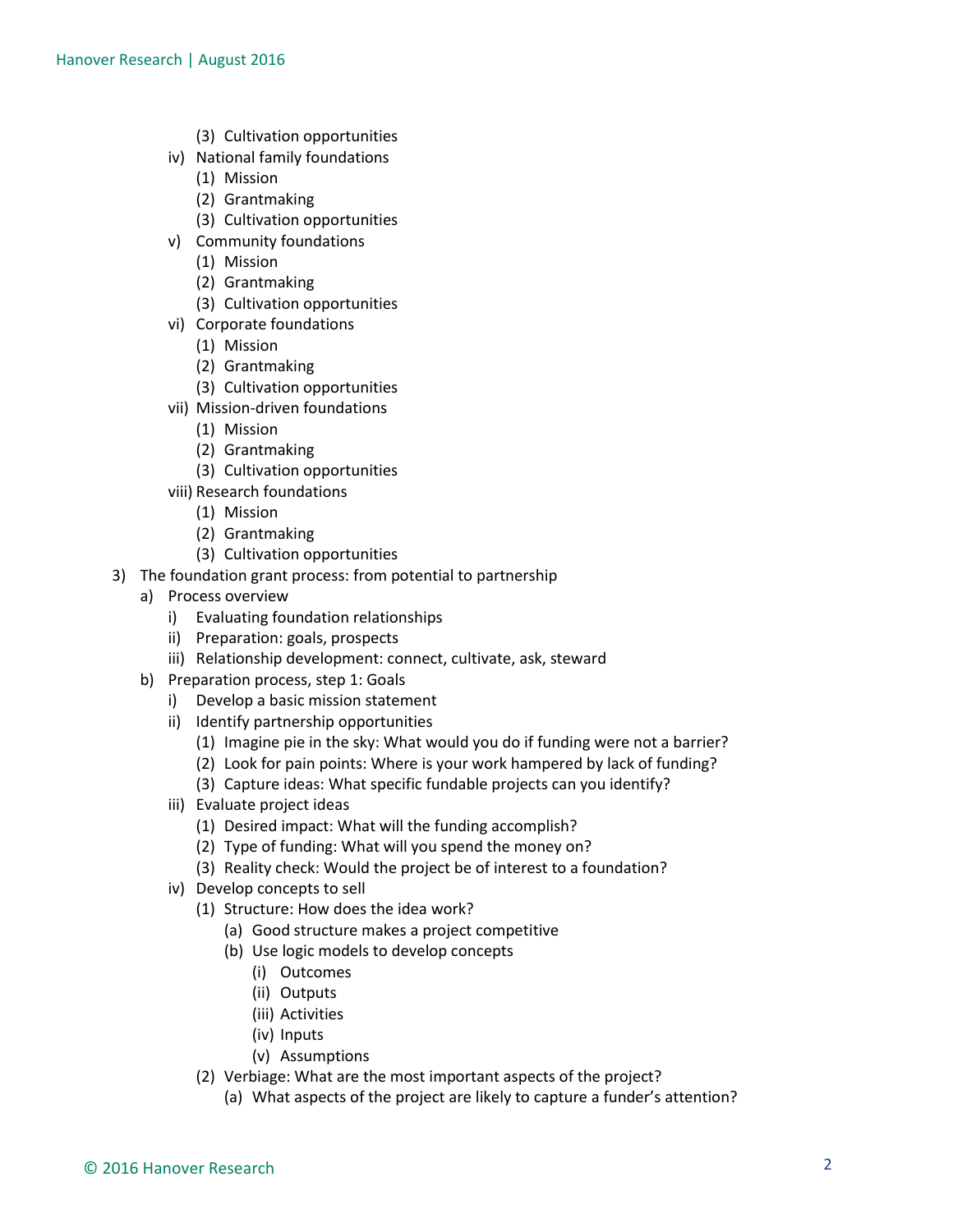- (b) Develop a Concept Paper
	- (i) Summary
	- (ii) Needs
	- (iii) Goals and Objectives
	- (iv) Activities
	- (v) Impact
- (c) Concept paper language: balance selling and telling
- c) Preparation process, step 2: Prospects
	- i) Who is funding similar work?
		- (1) Identify similar projects
		- (2) Determine funding sources
		- (3) Investigate sources
	- ii) Who says they want to fund this work?
		- (1) Prospecting resources
			- (a) Foundation Directory Online
			- (b) Iowa Council of Foundations
			- (c) Search engines
- d) Which foundations should you pursue?
	- i) Analyze funders
		- (a) Gather information
			- (i) Stated priorities
			- (ii) Funding history
			- (iii) Funding process
			- (iv) Personnel
		- (b) Examples
			- (i) AHA
			- (ii) Local foundations
	- ii) Evaluate opportunities
		- (1) Answer key questions
			- (a) Are your mission and the funder's mission well aligned?
				- (i) Fully aligned
				- (ii) Partially aligned
					- 1. What is the nature of the partial alignment?
						- a. Funder's mission is broader
						- b. PI's mission is broader
						- c. Missions are fundamentally different, with a segment of overlap
					- 2. How might the partial alignment affect the relationship?
			- (b) What is the long-term potential of the relationship?
				- (i) Funder grantmaking capacity
				- (ii) Funder work style
				- (iii) Funder role in the field
			- (c) How challenging will it be to develop a relationship with the funder?
				- (i) Funder openness to communication
				- (ii) Funder organizational structure
				- (iii) Funder desirability / competitiveness
					- 1. PI's place in the applicant field
		- (2) Prioritize opportunities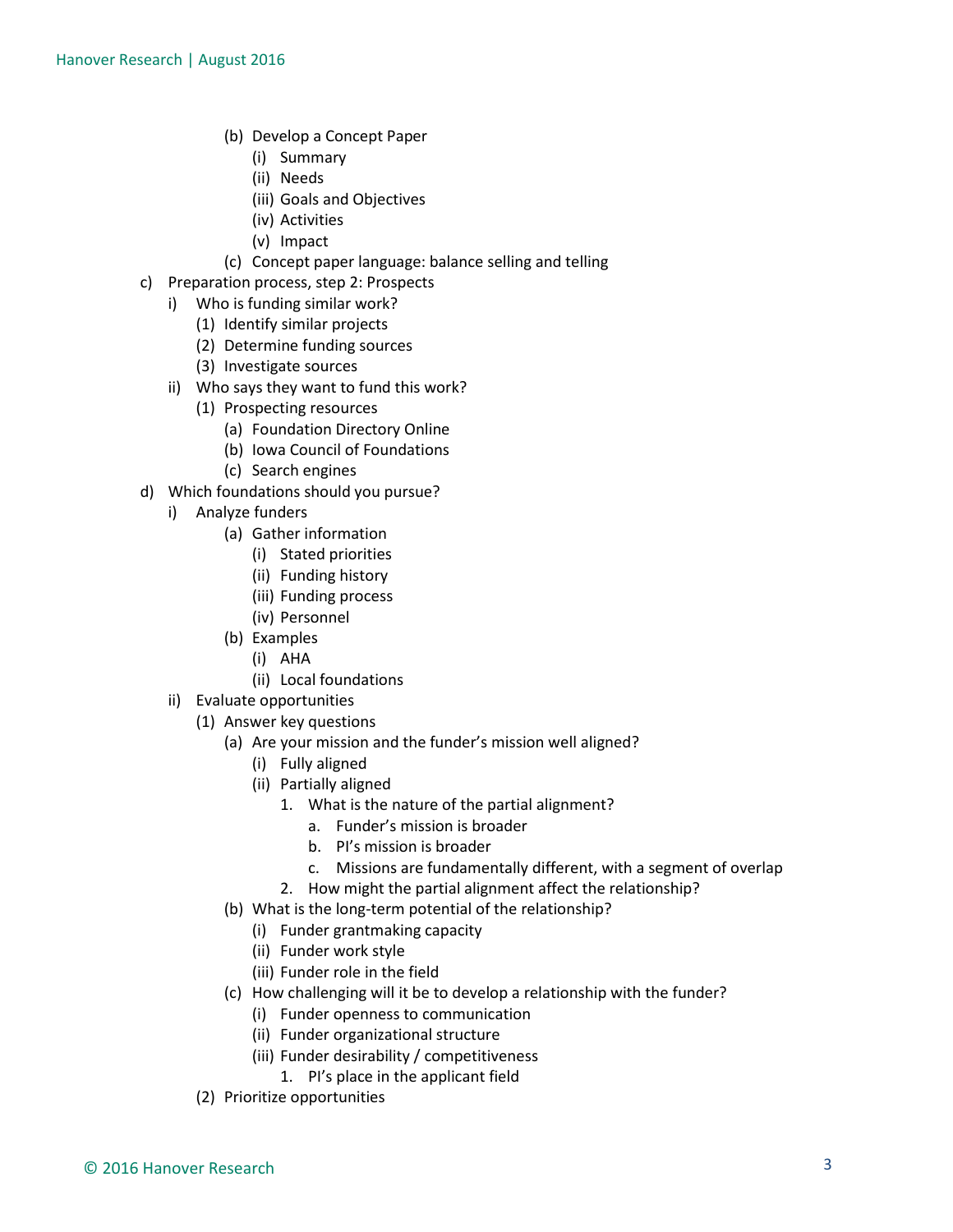- (a) Prospects to pursue
	- (i) Good mission alignment
	- (ii) Good potential ROI: relationship development worth the effort
		- 1. Low-medium potential? Development should not be challenging.
		- 2. Challenging development? Potential should be high.
- (b) Prospects not to pursue
	- (i) Mission alignment is not good: don't force it
	- (ii) ROI is not good: too much effort required for too little potential return
- e) Development process, step 1: Connect
	- i) Identify existing connections
		- (1) Who do you know? Who do they know?
		- (2) What is your history with the foundation?
		- (3) What is DMU's history with the foundation?
		- ii) Identify potential avenues for connection
			- (1) Colleagues, friends, acquaintances
			- (2) Social media
			- (3) Events (workshops, conferences)
			- (4) Direct outreach to funder staff (email, phone)
		- iii) Gather intelligence to support cultivation
			- (1) Reach out to connections
			- (2) Review social media accounts
			- (3) Research foundation personnel
- f) Development process, step 2: Cultivate
	- i) Assess current relationship stage
	- ii) Make a plan
		- (1) Cultivation goals
		- (2) Cultivation steps
			- (a) Examples
	- iii) Implement plan
		- (1) The art of funder conversation
		- **(2) Exercise**
			- **(a) Rea[d The Pitch is Dead. Long Live the Conversation.](http://ssir.org/articles/entry/the_pitch_is_dead._long_live_the_conversation)**
			- **(b) Role play funder conversation in pairs**
			- **(c) Debrief: what did you learn?**
	- iv) Assess progress / relationship stage, determine next step
		- (1) Continue cultivation?
		- (2) Proceed to "ask" step?
		- (3) Drop prospect?
- g) Development process, step 3: Ask
	- i) Moving from Cultivation to Ask: from general to specific
		- (1) Based on conversations with funder, identify specific project(s) for funding
		- (2) Confirm project fit with funder
		- (3) Design project
			- (a) Use logic models to drive project design
				- (i) Flesh out concept logic model with details
				- (ii) Begin at the end: use outcomes to drive design
				- (iii) Set SMART targets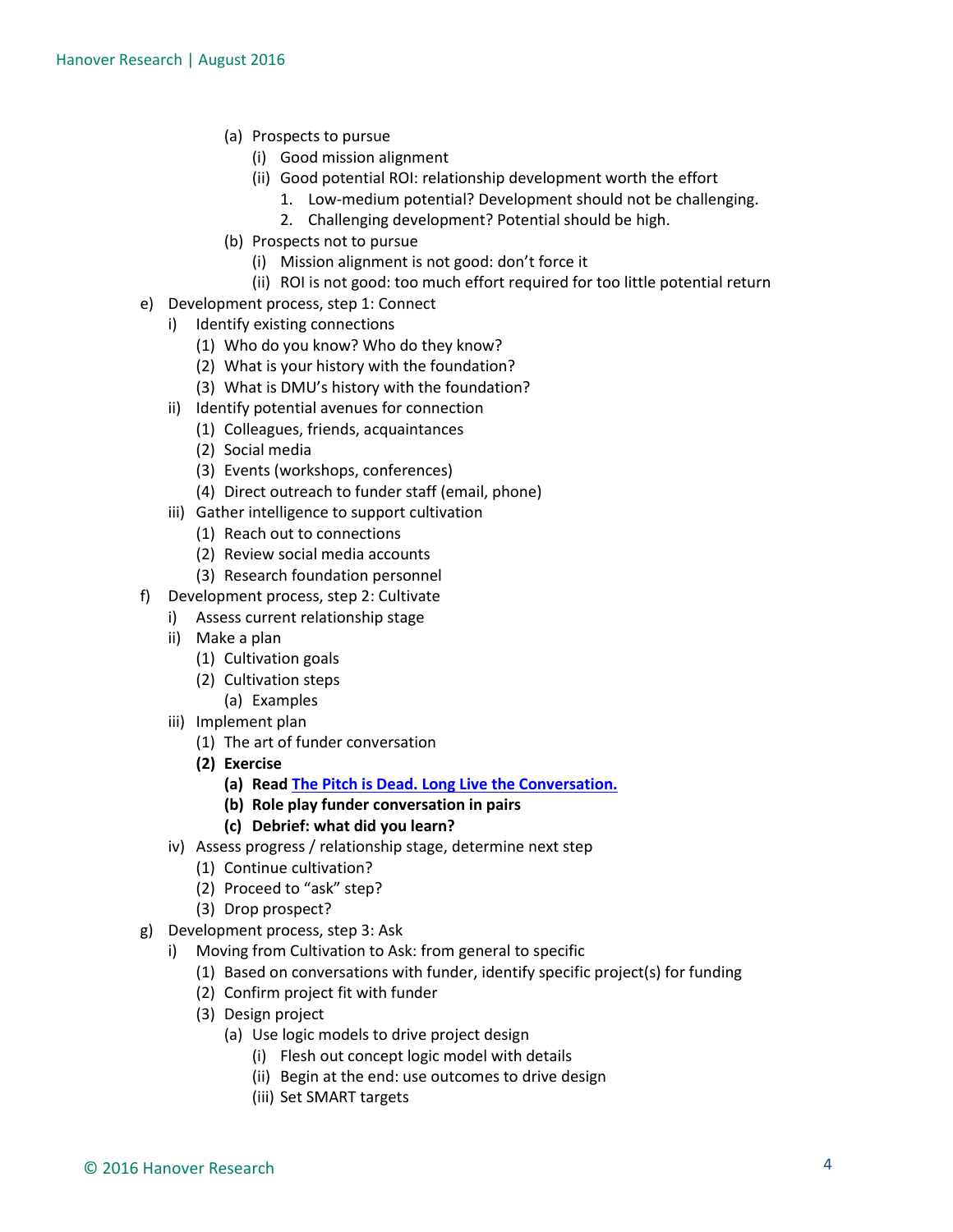- (b) Use budgets to drive realistic project design
	- (i) Identify budget restrictions and requirements
	- (ii) Draft a basic budget
	- (iii) Map the budget onto the logic model: Does it work?
- (c) Evaluation design
	- (i) Understand the funder's evaluation goals and requirements
	- (ii) Involve evaluators early in the design process
- ii) Proposal Development: the formal Ask
	- (1) Confirm parameters with funder
		- (a) What is required of the formal request?
			- (i) Format
			- (ii) Information
		- (b) When and how should the formal request be submitted?
			- (i) Deadlines
			- (ii) Submission mechanism (online, email, paper)
	- (2) Develop Letter of Inquiry (LOI) if necessary
		- (a) Format
		- (b) Style
		- (c) Developing an LOI from a concept paper
	- (3) Develop proposal
		- (a) Make a grant development plan
			- (i) Timeline
			- (ii) Checklist
			- (iii) Templates
		- (b) Write the narrative
			- (i) Elements of strong narratives
			- (ii) What makes a compelling narrative?
			- (iii) Narrative sections
				- 1. Why: Statement of the Problem; Literature Review
				- 2. What: Conceptual Framework; Hypotheses / Research Questions
				- 3. How: Methodology / Strategy; Scope of Work; Management Plan; Evaluation Plan
				- 4. Who: Staff and Institutional Qualifications
			- (iv) Refine the narrative
				- 1. Know your audience
				- 2. Write clearly
				- 3. Provide all requested details
				- 4. Use SMART goals
				- 5. Provide logic models where appropriate
				- 6. Present information in tables and figures as appropriate
				- 7. Seek feedback from peers and grant professionals
				- 8. Draft and edit
		- (c) Develop attachments
			- (i) Budget
				- 1. Develop budget in excel
				- 2. Complete funder budget forms
				- 3. Write budget justification